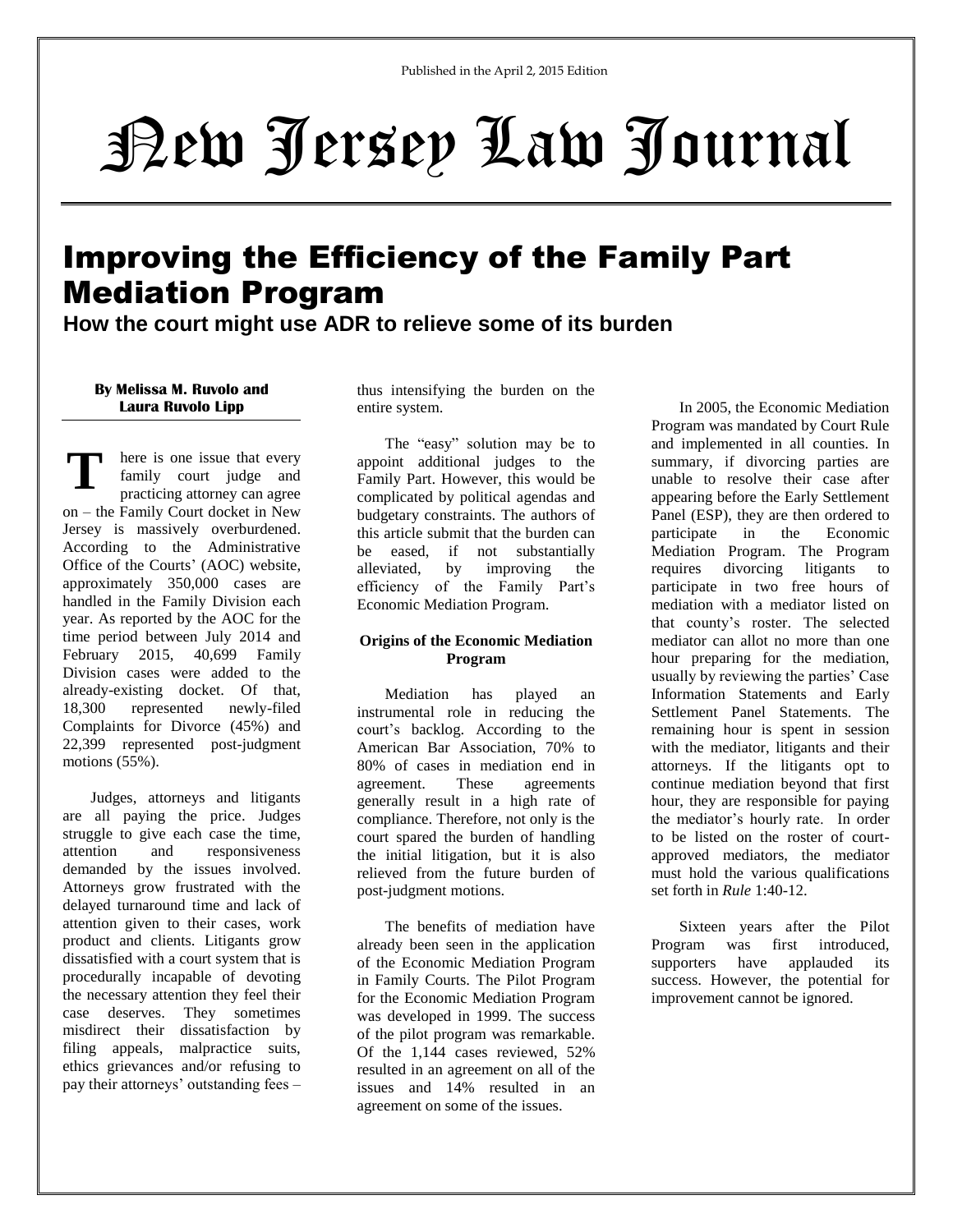#### **Improving the Utilization of Economic Mediation in Dissolution Cases**

In accordance with *Rule* 1:40- 5(b)(2), the Supreme Court Committee on Complementary Dispute Resolution reviews and approves all applications submitted by mediators who wish to be included on the roster of court-approved mediators. The Family Court Programs Subcommittee is then responsible for adding the mediator to the roster. The roster is maintained by the AOC and posted on the Judiciary's website.

Unfortunately, the rosters distributed are inaccurate and antiquated. Attorneys who no longer practice law remain on the list. The mediators' contact information and hourly rates are frequently outdated. Additionally, an untold number of mediators who have recently become court-approved and are willing to volunteer their services have not been added.

Although an online version of the mediator roster is available on the judiciary website, it is both difficult to find and remains inaccurate. For example, a cursory review of one county's mediator roster, which purports to have been updated on January 7, 2015, includes at least one attorney who no longer practices law or serves as a mediator. It also includes two attorneys who became judges several years ago, including the presiding family law judge for that very county.

Our intention is not to place blame, but rather to identify fixable problems that hamper the efficiency of an otherwise well-regarded program. With that in mind, the following suggestions should be considered:

(1) In order to remain on the roster, all mediators on the current list must annually update their information and confirm their desire to remain on the list. This update can be prompted by a standard letter/email and attached form sent annually by the AOC.

(2) Once the list is updated, the AOC should publish the updated roster on www.njcourts.com and e-mail it to all applicable family court staff.

Also, the timing of the list's distribution should be reconsidered. Currently, litigants and attorneys are expected to select a mediator immediately after participating in an unsuccessful ESP. They are not permitted to leave the courthouse without scheduling mediation and completing an "Order of Referral to the Post-MESP Mediation Program" signed by the judge assigned to their case. This Order must identify the mediator, allocation of mediation fees that may be incurred, and date/time of the scheduled session. Every family law attorney can relate to the resulting scene, where the tired and distressed litigants are leaning against a wall on opposite ends of the hallway. Both attorneys are sharing the one (inaccurate) list provided by the court staff in an attempt to agree upon a mediator on the spot. The attorneys then make multiple calls on their personal cell phones to compare their calendars and assess the potential mediator's availability. During this mayhem, the attorneys are also assessing their clients' availability and the clients in turn are consulting their work and childcare schedules. Eventually, the mediation session is scheduled.

To avoid this confusion, the county's updated roster should be appended to all ESP Notices. In the least, the Notice should direct litigants to the updated roster on the judiciary website. This will give litigants and attorneys the opportunity to mutually agree upon a mediator and assess everyone's availability prior to the ESP. While some may believe that attorneys should already implement this practice, this is difficult to do without an updated roster. Furthermore, self-represented litigants and attorneys new to the Family Part do not have the forethought.

### **Implementing the Use of Economic Mediation in Post-Judgment Cases**

Considering the fact that almost half of the dissolution docket is comprised of post-judgment motions, perhaps the court-sponsored mediation practice should be extended to post-judgment motion practice.

The implementation of a similar program in the Appellate Division provides guidance. The Civil Appeals Settlement Program (CASP) has achieved significant success in relieving congestion in the Appellate Division. Parties involved in certain civil appeals are given the opportunity to participate in mediation with a retired Appellate Division Judge prior to the case being completely placed in the hands of the Appellate Division. As part of an appeal, parties must complete an Appellate Division Civil Case Information Statement, which asks the parties whether they believe the case would benefit from a CASP conference. Approximately one-third of the appeals conferenced have been disposed of by settlement, withdrawal or dismissal.

Similar to CASP, litigants filing motions would be required to set forth in the Notice of Motion or Cross Motion whether they believe their case would benefit from courtsponsored mediation. Unlike dissolution matters, participation in the program would not be compulsory. By volunteering to engage in post-judgment courtsponsored mediation, the parties would essentially be consenting to at least a one-cycle (two week) adjournment of their motions to allow for the scheduling and participation of mediation.

Taking it a step further, parties whose matrimonial settlement agreements include mandatory mediation clauses (requiring them to